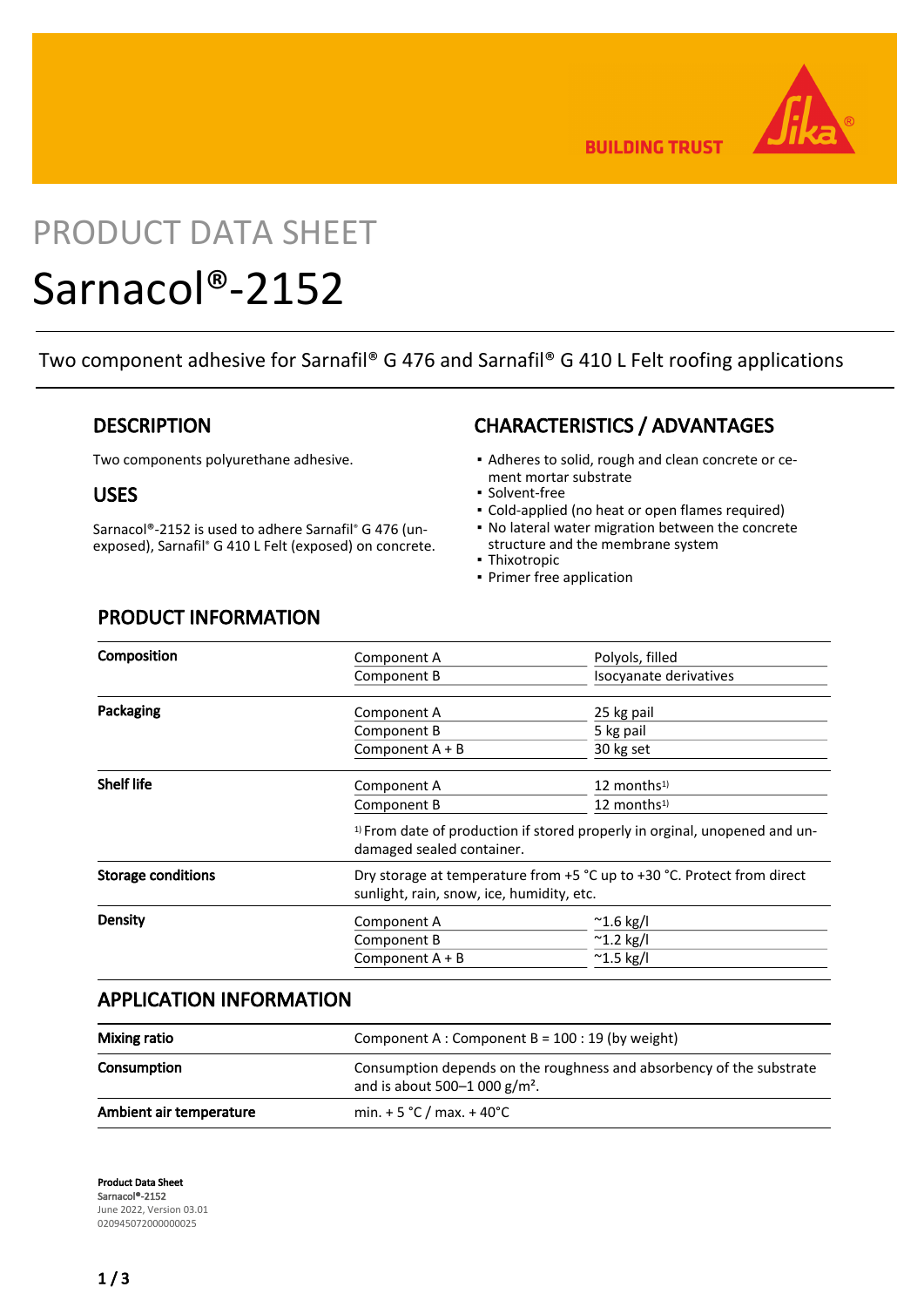| Pot Life           | Temperature                                        | Pot Life |  |
|--------------------|----------------------------------------------------|----------|--|
|                    | $+20 °C$                                           | 30 min.  |  |
|                    | $+30 °C$                                           | 15 min.  |  |
| <b>Curing time</b> | Full cure $\approx$ 4 hours at +23 °C / +50 % r.h. |          |  |

The curing time of Sarnacol®-2152 is dependent on the ambient temperature.

# BASIS OF PRODUCT DATA

All technical data stated in this Data Sheet are based on laboratory tests. Actual measured data may vary due to circumstances beyond our control.

# IMPORTANT CONSIDERATIONS

- Installation work must be carried out by Sika trained Sarnafil® contractors only.
- The substrate quality and condition must be fulfilled or appropriate measures must be taken to ensure it is fulfilled.
- After the installation is completed, it is recommen-▪ ded to protect the Sarnafil® G 476 system immediately to prevent any mechanical damage and at least after 3 months, due to the UV exposure.
- Sarnafil® G 476 is not permanently UV and weather resistant. Therefore, they must not be installed on structures permanently exposed to UV light and weathering.
- **•** Special measures may be relevant for the method of application / system installation due to health and safety requirements in accordance with all relevant local regulations.
- **.** High temperatures will shorten the pot life and speed up the curing process. Low temperatures will prolong the pot life and slow the curing process.
- For more detail information and assistance please refer to the current Method Statement for Sarnafil® G 410 L Felt and Sarnafil® G 476.
- **Not suitable for application on bitumen, tar, EPS,** XPS, PIR

# ECOLOGY, HEALTH AND SAFETY

User must read the most recent corresponding Safety Data Sheets (SDS) before using any products. The SDS provides information and advice on the safe handling, storage and disposal of chemical products and contains physical, ecological, toxicological and other safety-related data.

# APPLICATION INSTRUCTIONS

#### SUBSTRATE QUALITY

Reinforced concrete structure must be:

- **.** Hardened and of sufficient compressive strength, minimum 25 N/mm2,
- . With a minimum pull off strength 1.5 N/mm<sup>2</sup>
- Dry, sound, clean and free of any contaminations (e.g. dust, oil, grease, release agent)
- Free from surface defects (e.g. blowholes, voids, honeycombing, cracks, protrusions)

# SUBSTRATE PREPARATION

The concrete or other suitable cementitious substrate must meet the defined substrate quality. If the substrate does not fulfil the requirements, the surface must be pre-treated prior to the application in order to prevent any subsequent damage to the membrane sheets.

#### MIXING

Mix components A+B together in the correct proportion into a suitable mixing pail for 3-5 minutes with a low speed mixer until the material becomes smooth in consistency and has a uniform white colour. Avoid aeration while mixing the 2 components. Mix only that quantity which can be used within its pot life.

#### APPLICATION

Apply membrane on substrate, marking lines for application. Roll up membrane. Apply the adhesive on the substrate with spatula or squegge. Unroll Sarnafil® G 476, Sarnafil® G 410 L Felt on to adhesive, pay attention to the extruded adhesive on both sides and clean up timely, to avoid any pollution to the membrane which may affect the welding. Press membrane surface lightly to make membrane and adhesive contact each other thoroughly. After adhesive is cured, welding can be started.

#### CLEANING OF EQUIPMENT

After application, tools and devices must be cleaned immediately with Sika® Colma Cleaner or SikaForce®- 7260 Cleaner. Hardened and cured material can only be removed mechanically.

Hands and exposed skin should be washed immediately using Sika® Handclean Towel or a suitable industrial hand cleaner and water. Do not use solvent!





Sarnacol®-2152 June 2022, Version 03.01 020945072000000025

Product Data Sheet

**BUILDING TRUST**